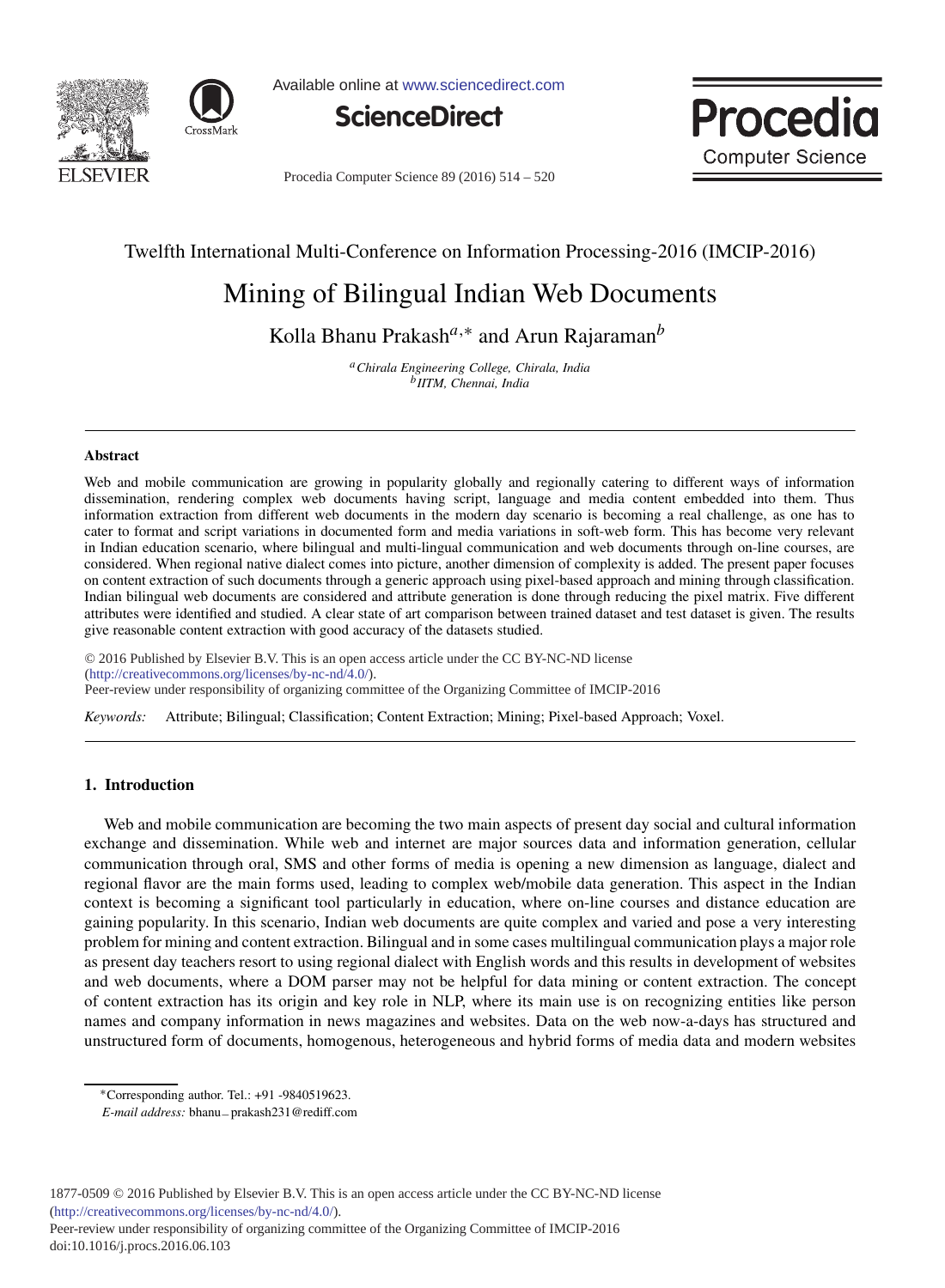physics भौतिक विज्ञान طبیعیات 200

Fig. 1. Structure Variations in Indian Regional Languages.



Fig. 2. An Example Bilingual Web Document in Indian Context.

present more challenges and complexities than conventional ones. At the first level, variation in text in different Indian languages is a starting point to present the complexity and Fig. 1, shows the word 'physics' given in four different languages in translated form.

If one looks at web pages it is even more involved and Fig. 2 shows the web page for an educational institution in Tamil Nadu, which has multilingual texts and different images integrated onto it. While English dominates there are regional dialects in Tamil language either in translated or transliterated form like 'ANNAMALAI', Tamil word written in English script. The present paper focuses on such web pages having bilingual web documents in Indian context.

It is observed that even among Indian languages, scripts have similarities like in Telugu and Kannada; but, a general Indian webpage may have lot of variation, as many scripts are derived from Arabic, Urdu, Hindi and other Indian regional languages. Arabic and Urdu are the languages where text is written from right to left. In all other Indian regional languages text is written left to right. In Chinese language, text is written top to bottom. In the presence of so many variations in text, complexities arise when only natural language processing tools are used for content extraction and hidden knowledge discovery. That is the reason; a generic approach is needed here to give better results. In media mining translation and transliteration do not play that much difference as is observed in NLP. Since, in media mining input is treated in terms of pixel-map variations.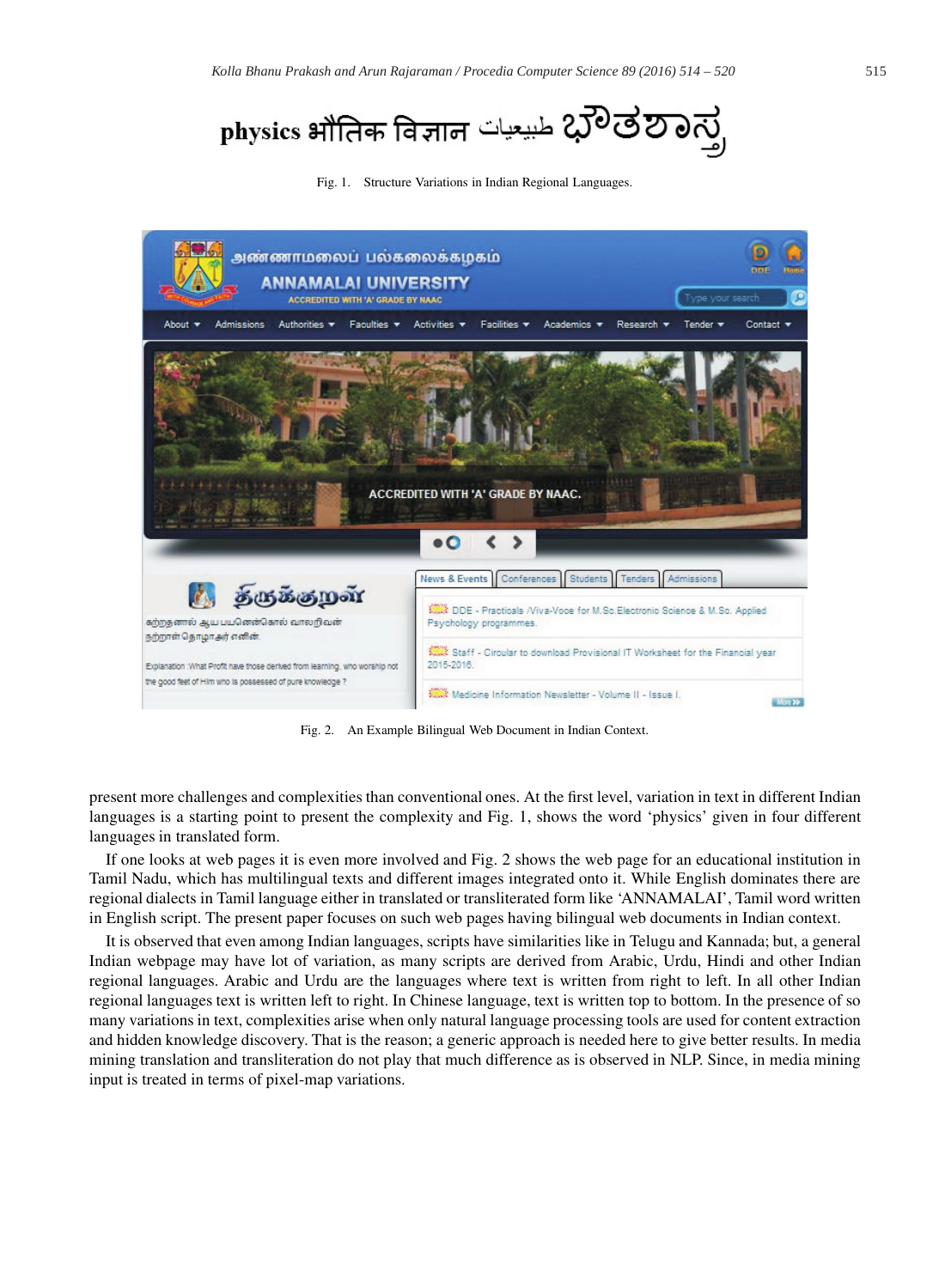## **2. Related Work**

The main purpose and need of this research was influenced by Automatic Content Extraction  $(ACE)^1$  and manually coded rules using rule generation<sup>2</sup>. Since, manual coding is becoming difficult, automatic rule learning algorithms are developed to solve the present problem<sup>3</sup>. Later, Hidden Markov models and conditional models based on entropy were deployed<sup>4</sup>. Statistical interpretation is also applied depending on the nature of application<sup>5</sup>. Some hybrid techniques were also applied for information extraction<sup>6</sup>.

Another approach of relation extraction for Arabic languages<sup>7</sup> is studied recently. A good amount of literature is available on relation extraction in English and European languages but nothing as such is given for Indian regional languages. Pattern based methods<sup>8</sup>, supervised methods<sup>9</sup> and Bootstrapping methods<sup>10</sup> are other existing popular methods in relation extraction. A robust approach of OCR for identifying script in Indian native languages has been studied recently for Historical Indian document images<sup>11</sup>. Earlier approaches generally focused on plain background images and used connected component analysis for recognition of scripts<sup>12</sup>. New Gradient-Spatial-Structural-Features for Video Script Identification is studied recently<sup>13</sup>. But, none of these methods were helpful to extract information from Indian regional web documents. So, a naïve algorithm is developed and content is extracted using attribute generation. Statistical Interpretation using media mining was presented in our earlier research. In the next sections, the methodology proposed and detailed case study of attribute generation is given.

#### **3. Proposed Methodology**

Since pixel-maps are the core of computer data representation and are completely independent of type of data, the pixel-map is used as the basis in the proposed method and since the pixel-maps are large in size and representation, reducing the 3D matrix through different means to get proper and efficient attribute representation.

There can be many ways data reduction is possible and here after converting the image to grey-scale –resulting in 2D matrix– different attribute types are generated and used in content extraction. A typical block diagram for content extraction of Indian web documents is given in Fig. 3. Proposed approach is in three segments, where the first segment is data preparation where the pixel-map is used as input matrix for the second stage where feature extraction is done to form the input for the numerical approach which may be statistical or neural or attribute generation and pattern matching.

## **4. Results and Discussion**

A pixel-map is divided into three regions – top, middle and bottom halves. It is observed that Telugu, Kannada and Hindi occupy more part in top and bottom halves compared to English. In English major part lies in middle half and



Fig. 3. Overall Organization of the Proposed Method *[Courtesy of Fig. 9 – Reference14]*.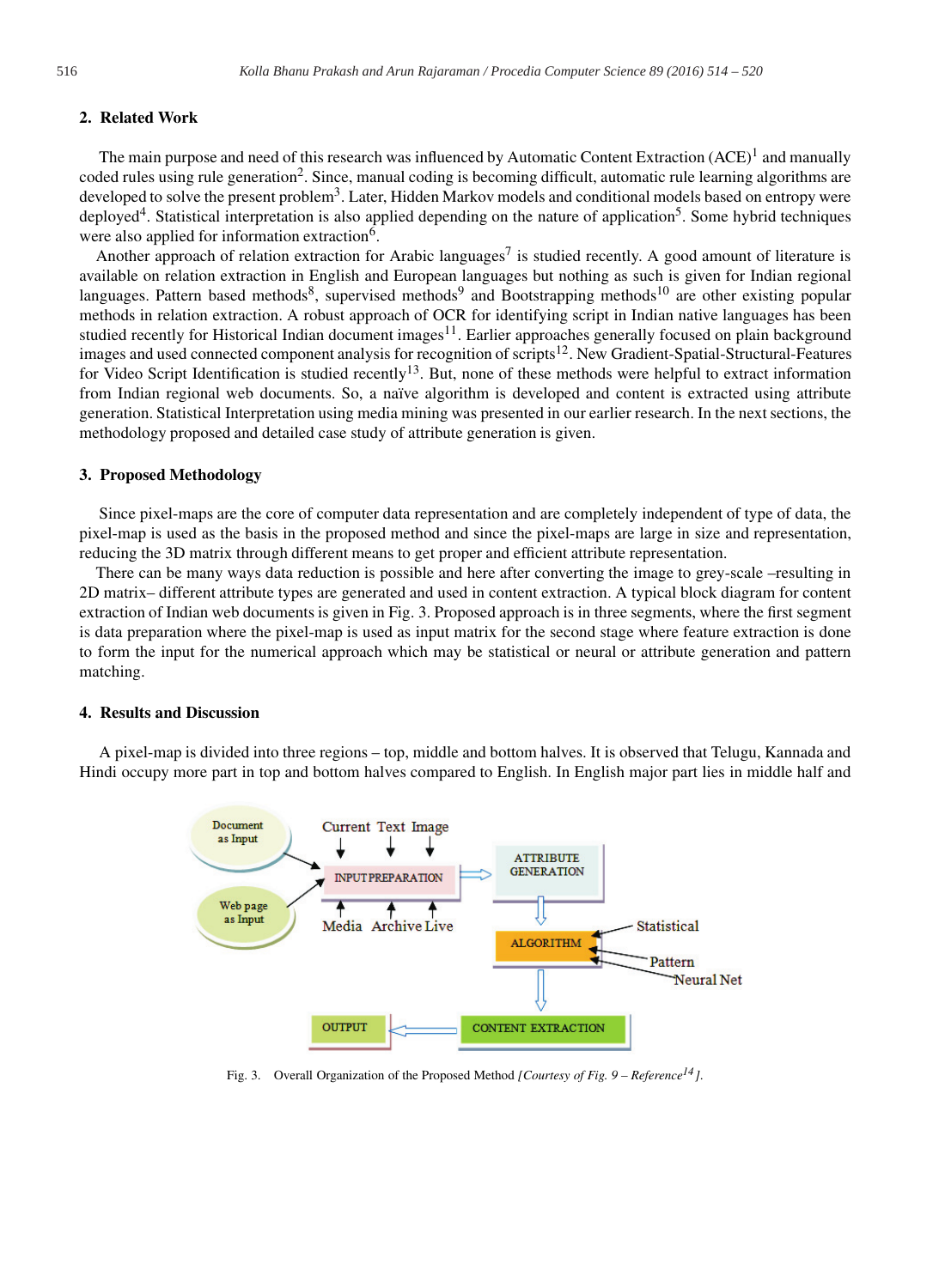very less portion is seen on the top and bottom half. Considering all these complexities it is difficult to identify the content using xml DOM parsing, semantic tagging and many other conventional techniques. So, a generic approach of media mining using attribute generation, statistical interpretation and neural network techniques is better suited for content extraction of multi-lingual web documents. In order to give a detailed case study on attribute generation,  $14$ a preliminary approach of feature extraction of pixel maps in different ways was mentioned in our previous published work<sup>14</sup> as given below:

- a) Unique feature giving the sum of all non-zero voxel's-volume pixel in a non-dimensional form
- b) Equivalent mean and deviation of the distribution of non-zero values
- c) Converting the image into pre-assigned three row vector of non-zero values
- d) Converting the actual matrix into equivalent  $2 \times 2$  matrix of non-zero values and
- e) Converting to  $3 \times 3$  reduced matrix nine non-zero values<sup>14</sup>.

Voxel stands for volume pixel which opens another dimension in pixel map manipulation, since presence of pixel gives zero and non-zero values as attributes, the other third dimension is given by voxel<sup>14</sup>. Just to get an idea of the variations in input data for some words, histogram representations of typical ones are given. Figure 4 gives 3 × 3 attribute variations of base dataset consisting of 36 words related to education. The value on *y*-axis gives the corresponding attribute value and on *x*-axis all 30 words – 9 non-zero values are represented. This is considered as basic trained dataset and any new input or target data can be compared with this to match the pattern and identify the content.

Figure 5 gives three row vectors of non-zero values of the 30 words related to education considered. Although histogram representation for results is older technique, it is best suited to our generic approach of attribute generation and pattern matching.

Figure 6 and 7 gives Zero and Non-zero attribute variations of base dataset of the 30 words related to education considered and  $2 \times 2$  attribute variations of trained dataset.

Figure 8 gives statistical interpretation of five attributes generated of 30 words which is considered as trained dataset. This is compared with Fig. 10 which is a set of 18 words considered as target dataset. Similarly, comparing Fig. 4 and 9 using pattern matching studies the measure of closeness is calculated and the content is identified. After careful observation, 90–90% accuracy is obtained using pattern matching in measuring the similarity of the trained and target datasets. Any new inputs further considered can be compared with the base dataset results and pattern matching studies gives content extraction to a marginal extent considerable.



Fig. 4.  $3 \times 3$  Attribute Variations of Base Dataset.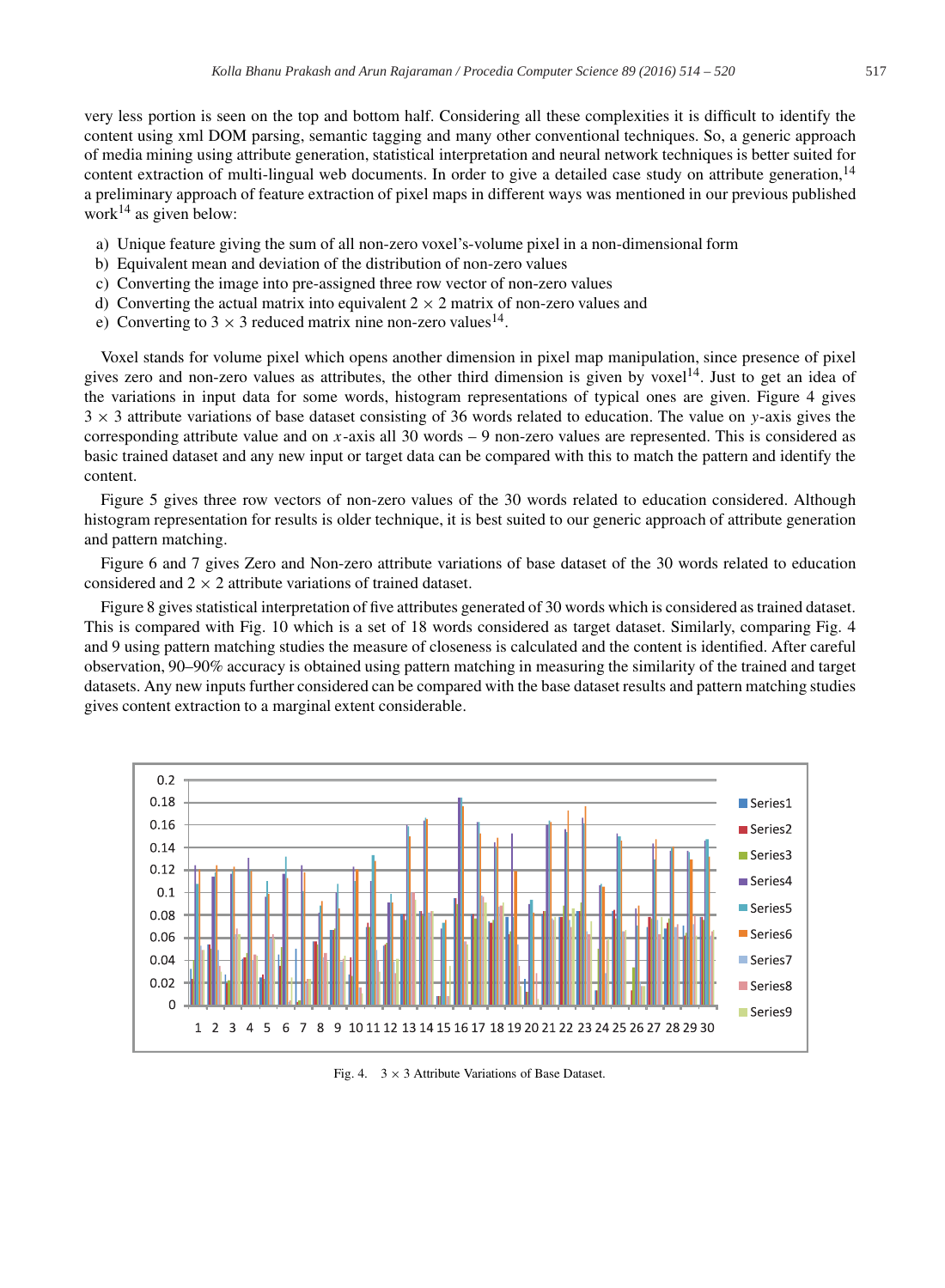



Fig. 5. Three Valued Attribute Variations of Base Dataset.

Fig. 6. Zero and Non-zero Attribute Variations of Base Dataset.



Fig. 7.  $2 \times 2$  Attribute Variations of Base Dataset.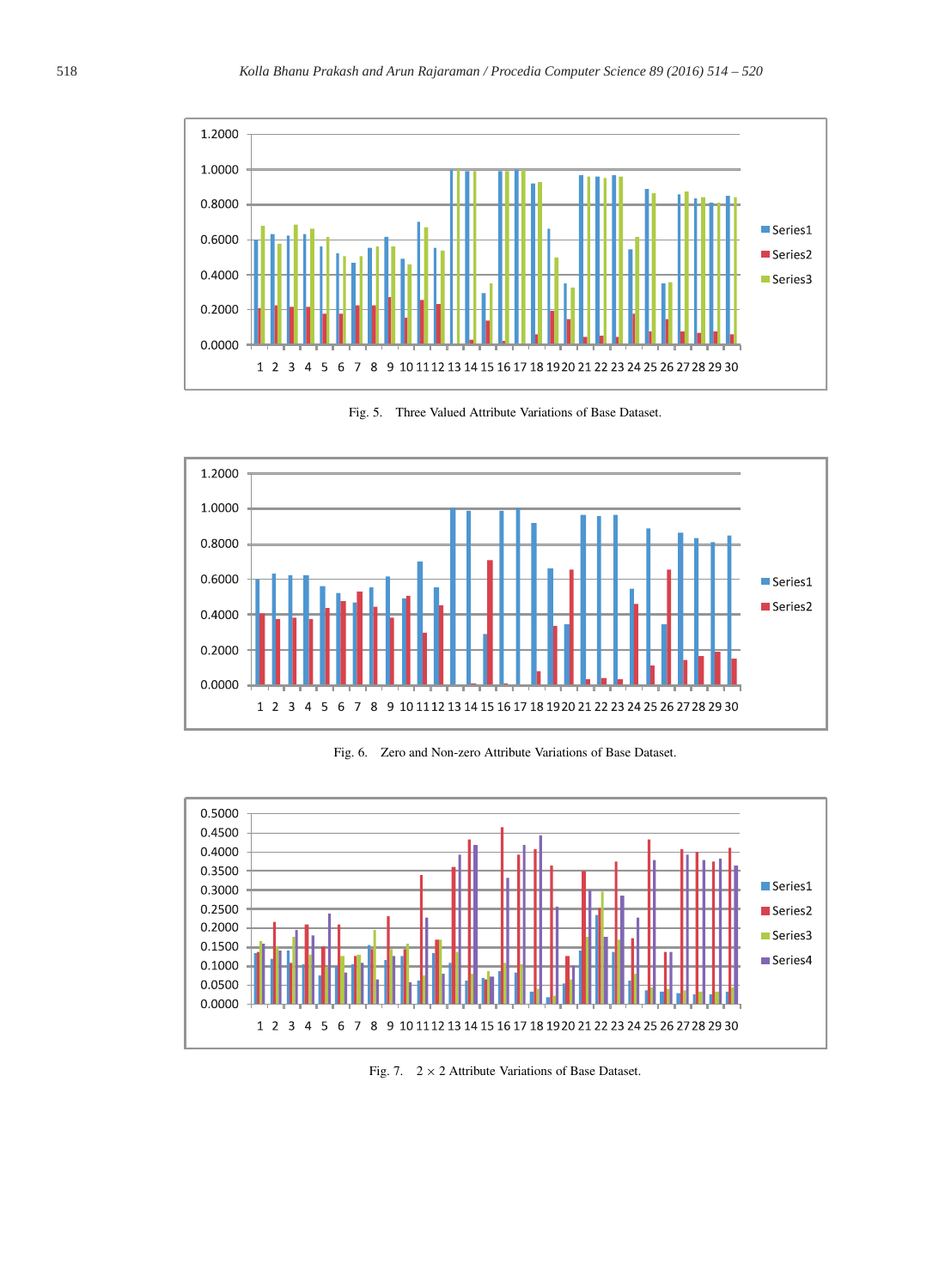

Fig. 8. Statistical Attribute Variations of Base Dataset.



Fig. 9.  $3 \times 3$  Attribute Variations of Test Dataset.



Fig. 10. Statistical Attribute Variations of Test Dataset.